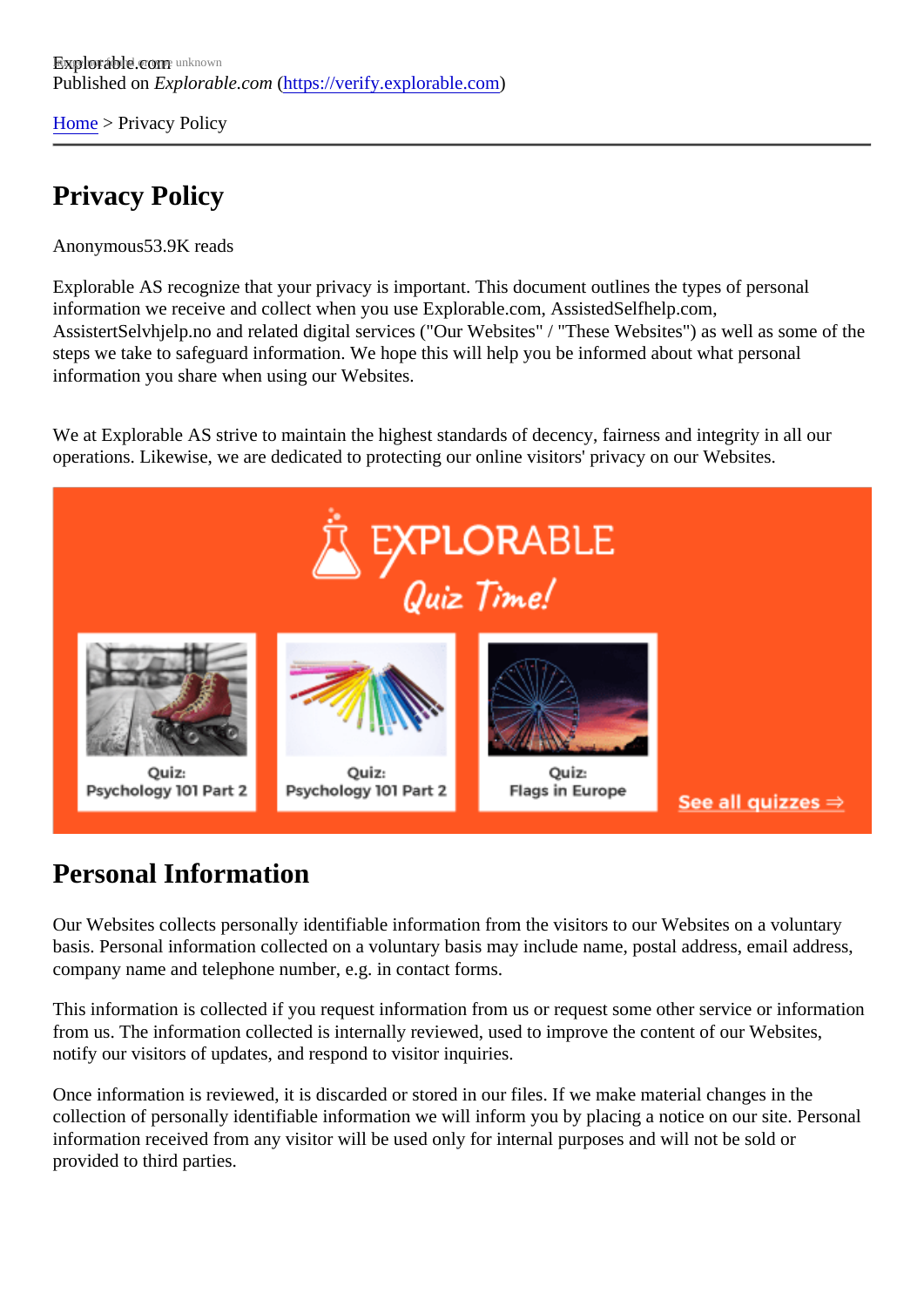## Use of Cookies and Web Beacons

We may use cookies to help you personalize your online experience. Cookies are identifiers that are transferred to your computer's hard drive through your Web browser to enable our systems to recognize y browser. The purpose of a cookie is to tell the Web server that you have returned to a specific page. For example, if you personalize the sites pages, or register with any of our site's services, a cookie enables our Websites to recall your specific information on subsequent visits.

You have the ability to accept or decline cookies by modifying your Web browser; however, if you choose to decline cookies, you may not be able to fully experience the interactive features of the site.

A web beacon is a transparent image file used to monitor your journey around a single Websites or collection of sites. They are also referred to as web bugs and are commonly used by sites that hire third-party services to monitor traffic. They may be used in association with cookies to understand how visitors intera with the pages and content on the pages of a web site.

We may serve third party advertisements that use cookies and web beacons in the course of ads being se on our web site to ascertain how many times you've seen an advertisement. No personally identifiable information you give us is provided to them for cookie or web beacon use, so they cannot personally ident you with that information on our web site.

We use third-party advertising companies to serve ads when you visit our Websites. These companies may use information (not including your name, address, email address, or telephone number) about your visits this and other Websites in order to provide advertisements about goods and services of interest to you. If you would like more information about this practice and to know your choices about not having this information used by these companies, please stee://www.networkadvertising.org/managing/opt\_out.http://www.networkadvertising.org/managing/opt\_out.http://www.networkadvertising.org/managing/opt\_out.http:// [Google Privacy Polic](http://www.google.com/policies/privacy/ads/)<sup>[2]</sup>.

Browsers can be set to accept or reject cookies or notify you when a cookie is being sent. Privacy software can be used to override web beacons. Taking either of these actions shouldn't cause a problem with our site, should you so choose.

## Children's Online Privacy Protection Act

These Websites is directed to adults (e.g. students, teachers, parents); it is not directed to children under t age of 13. We operate our site in compliance with the Children's Online Privacy Protection Act, and will no knowingly collect or use personal information from anyone under 13 years of age.

### Non-Personal Information

In some cases, we may collect information about you that is not personally identifiable. We use this information, which does not identify individual users, to analyze trends, to administer the site, to track user movements around the site and to gather demographic information about our user base as a whole. The information collected is used solely for internal review and not shared with other organizations for commercial purposes.

### Release of Information

The personal information about you on our Websites will never be given away, released or sold, unless the are an informed consent or it is clearly stated or in case of concern about illegal/unethical activities.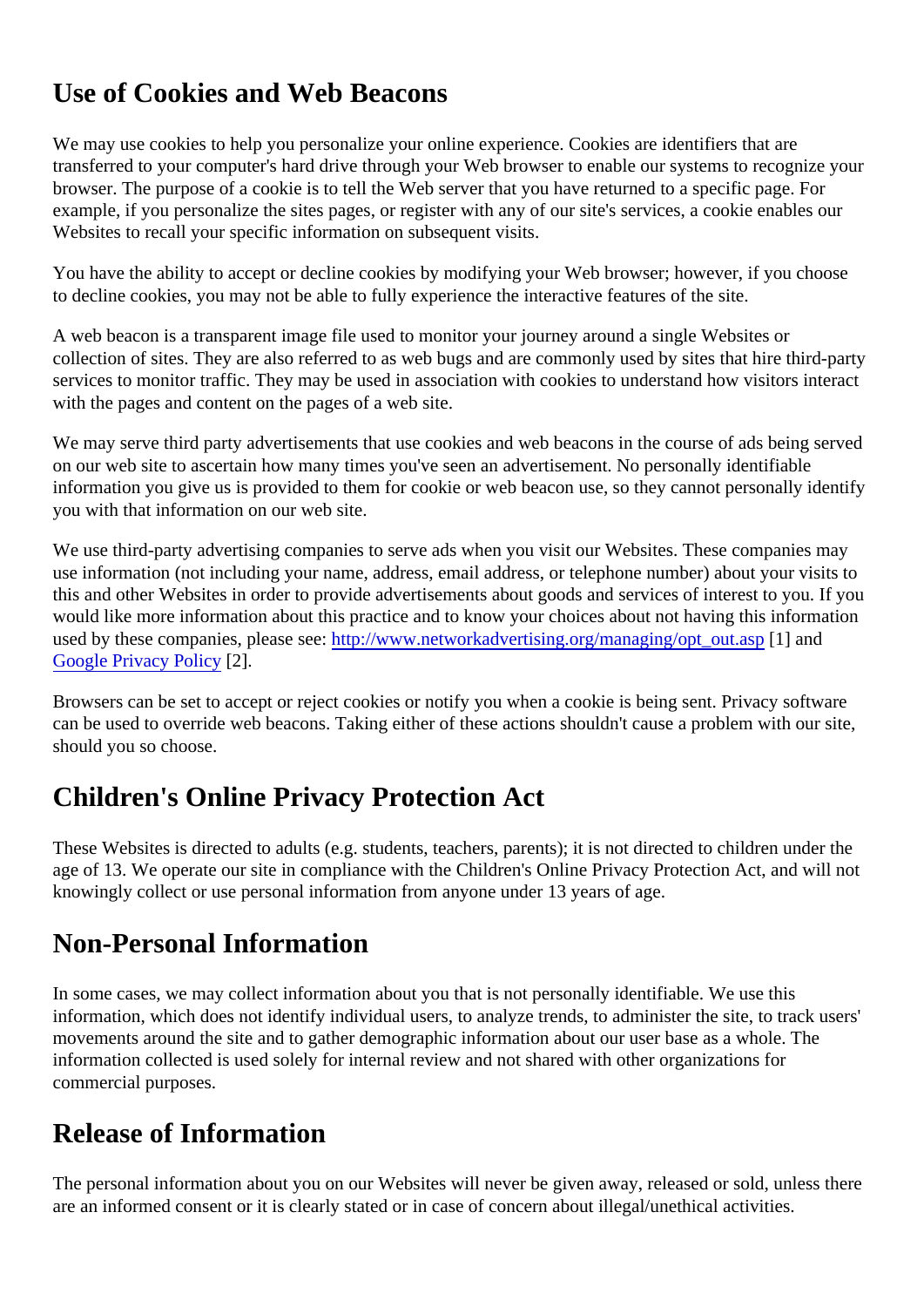However, collective non-identifiable data might be released.

## How You Can Correct or Remove Information

We provide the erms<sup>[3]</sup> and our privacy policy as a statement to you of our commitment to protect your personal information. If you have submitted personal information through our Websites and would like to delete information from our records or would like to update or correct that information, please use our [Contact Us](https://verify.explorable.com/site-contact)<sup>4</sup>l page.

These Websites strives to provide correct information. However, although not intended, we have occasion slips in our content and communication. It might be a sloppy way of saying something, simplifying a phenomenon too much, unintentionally making ourselves misunderstood or just a plain error. We always recommend that you double check our information with other sources as we can not guarantee that everything on our Websites is correct. If you do find an error, please report it to uscomtant page4].

## Updates and Effective Dates

Explorable AS reserves the right to make changes in our privacy po[licy or](https://verify.explorable.com/terms-and-conditions) [3]. If there is a material change in our privacy practices, we will indicate on our site that our privacy practices have changed and provide a link to the new privacy policy. We encourage you to periodically review this policy so that you will know what information we collect and how we use it.

# Affiliate links

These websites occationally have affiliate links, for example to our books.

# Agreeing to Terms

If you do not agree to our Websites ms<sup>[3]</sup> or privacy policy as posted here on these Websites, please do not use this site or any services offered by this site.

Your use of this site indicates acceptance of our terms and our privacy policy.

# General Data Protection Regulation (GDPR)

At our Websites one of our main priorities is the privacy of our visitors. This Privacy Policy document contains types of information that is collected and recorded by our Websites and how we use it.

If you have additional questions or require more information about our Privacy Policy, do not hesitate to contact us through email at  $\omega$  explorable.com 5].

We are a Data Controller of your information.

Explorable AS legal basis for collecting and using the personal information described in this Privacy Policy depends on the Personal Information we collect and the specific context in which we collect the informatio

- Explorable AS needs to perform a contract with you
- You have given Explorable AS permission to do so
- Processing your personal information is in Explorable AS legitimate interests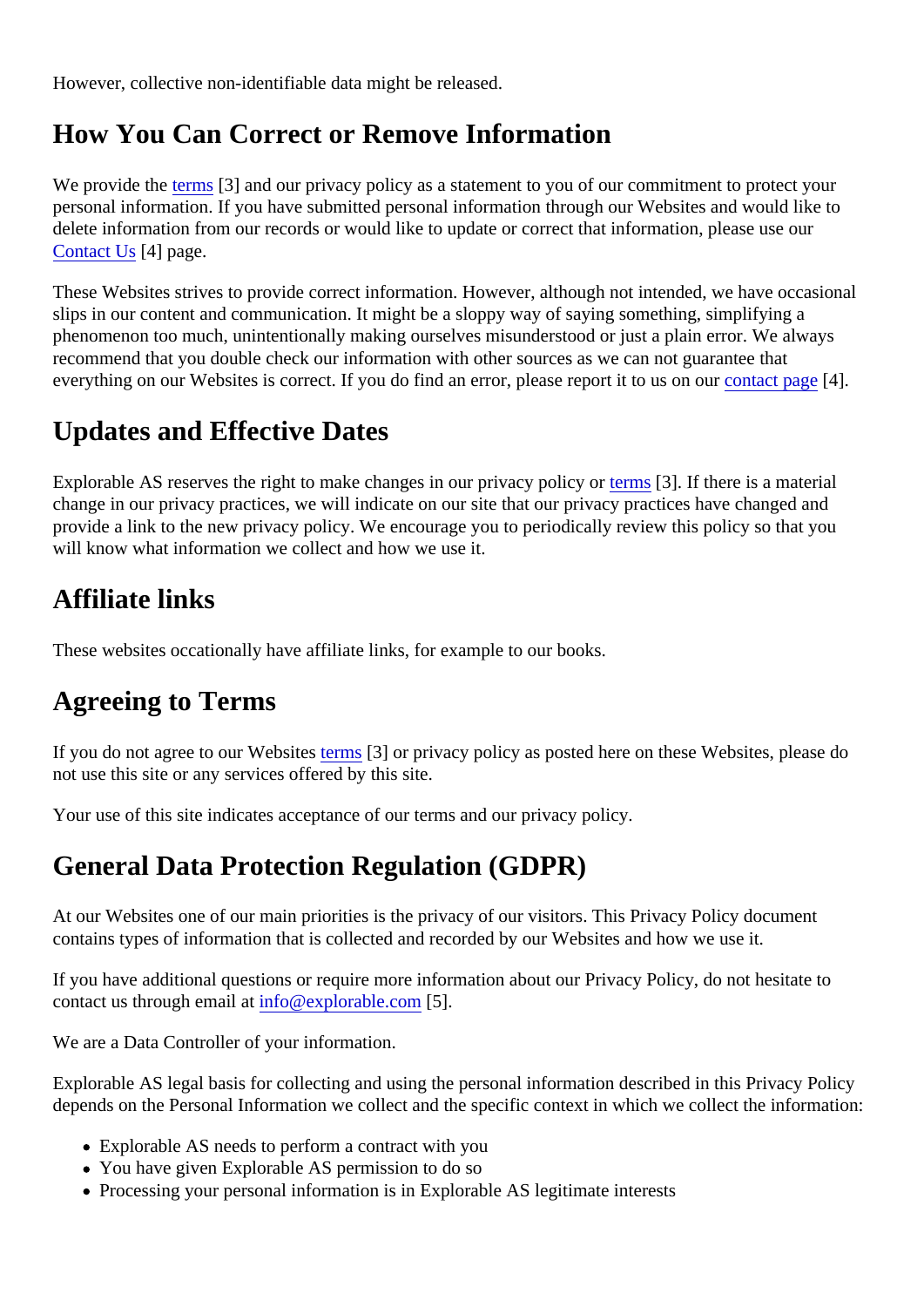Explorable AS needs to comply with the law

Explorable AS will retain your personal information only for as long as is necessary for the purposes set or in this Privacy Policy. We will retain and use your information to the extent necessary to comply with our legal obligations, resolve disputes, and enforce our policies.

If you are a resident of the European Economic Area (EEA), you have certain data protection rights. If you wish to be informed what Personal Information we hold about you and if you want it to be removed from our systems, please contact us.

In certain circumstances, you have the following data protection rights:

- The right to access, update or to delete the information we have on you.
- The right of rectification.
- The right to object.
- The right of restriction.
- The right to data portability
- The right to withdraw consent

## Log Files

Our Websites follows a standard procedure of using log files. These files log visitors when they visit Websites. All hosting companies do this and a part of hosting services' analytics. The information collected by log files include internet protocol (IP) addresses, browser type, Internet Service Provider (ISP), date an time stamp, referring/exit pages, and possibly the number of clicks. These are not linked to any information that is personally identifiable. The purpose of the information is for analyzing trends, administering the site tracking users' movement on our Websites, and gathering demographic information.

### Cookies and Web Beacons

Like any other Website, our Websites uses 'cookies'. These cookies are used to store information including visitors' preferences, and the pages on our Websites that the visitor accessed or visited. The information is used to optimize the users' experience by customizing our web page content based on visitors' browser ty and/or other information.

You can learn how to manage cookies on your web browser by following the Brookies Guide].

### Google DoubleClick DART Cookie

Google is one of a third-party vendor on our site. It also uses cookies, known as DART cookies, to serve additional to our site visitors based upon their visit to our Websites and other sites on the internet. However, visitors may choose to decline the use of DART cookies by visiting the Google ad and content network Privacy Policy at the following URL -https://policies.google.com/technologies/ads

## Our Advertising Partners

Some of advertisers on our site may use cookies and web beacons. Our advertising partners are listed be Each of our advertising partners has their own Privacy Policy for their policies on user data. For easier access, we hyperlinked to some of their Privacy Policies below.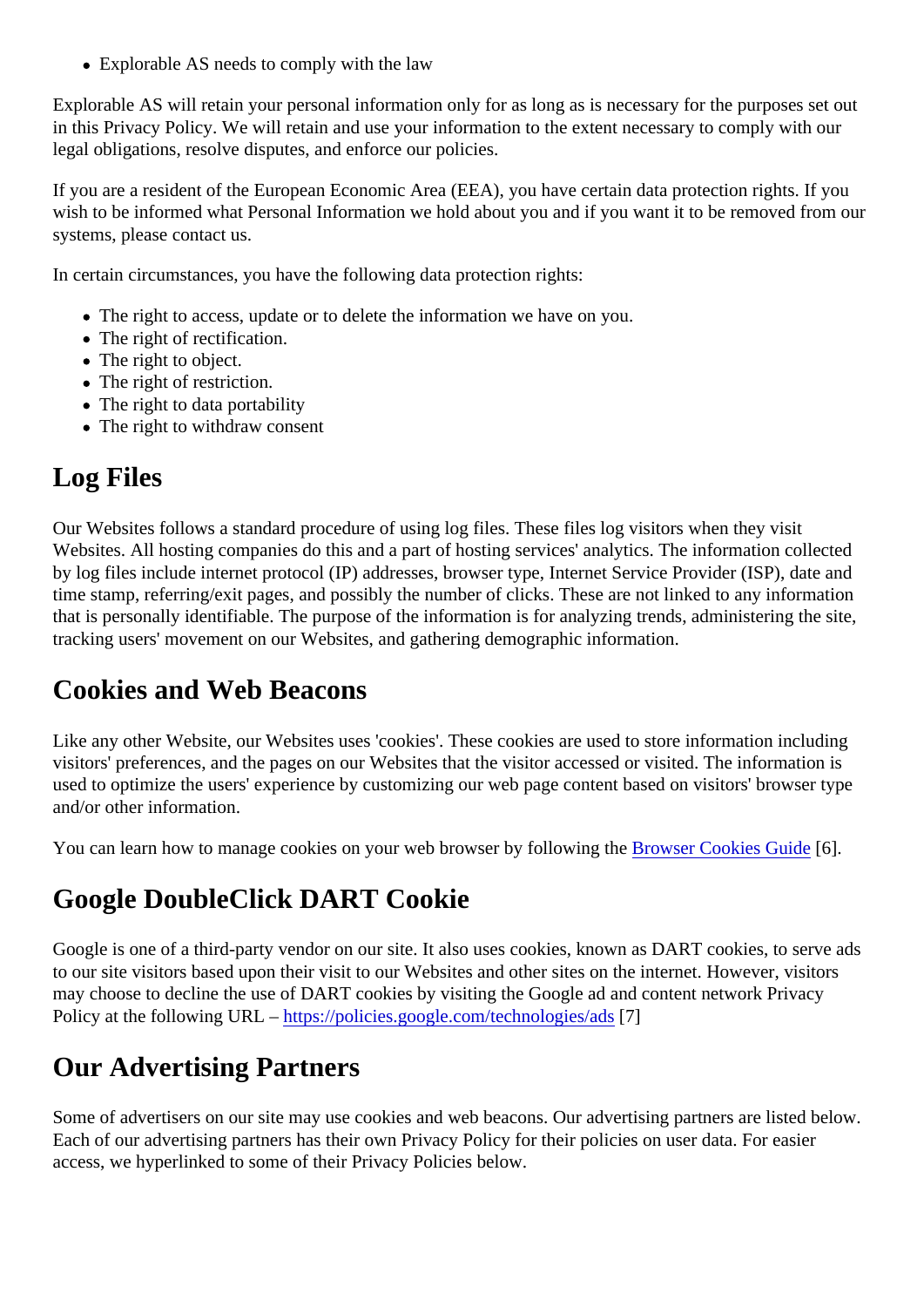- Google -https://policies.google.com/technologies/ads
- Ezoic - [https://g.ezoic.net/privacy/explorable.c](https://g.ezoic.net/privacy/explorable.com)om

# Privacy Policies

You may consult this list to find the Privacy Policy for each of the advertising partners of our Websites.

Third-party ad servers or ad networks uses technologies like cookies, JavaScript, or Web Beacons that are used in their respective advertisements and links that appear on our Websites, which are sent directly to users' browser. They automatically receive your IP address when this occurs. These technologies are use measure the effectiveness of their advertising campaigns and/or to personalize the advertising content that you see on websites that you visit.

Note that our Websites has no access to or control over these cookies that are used by third-party advertis.

# Third Party Privacy Policies

Our Websites's Privacy Policy does not apply to other advertisers or Websites. Thus, we are advising you consult the respective Privacy Policies of these third-party ad servers for more detailed information. It may include their practices and instructions about how to opt-out of certain options.

You can choose to disable cookies through your individual browser options. To know more detailed information about cookie management with specific web browsers, it can be found at the browsers' respective Websites.

### Children's Information

Another part of our priority is adding protection for children while using the internet. We encourage parents and guardians to observe, participate in, and/or monitor and guide their online activity.

Our Websites does not knowingly collect any Personal Identifiable Information from children under the age of 13. If you think that your child provided this kind of information on our Website, we strongly encourage you to contact us immediately and we will do our best efforts to promptly remove such information from our records.

## Online Privacy Policy Only

Our Privacy Policy applies only to our online activities and is valid for visitors to our Websites with regards to the information that they shared and/or collect in Our Websites. This policy is not applicable to any information collected offline or via channels other than thes Websites.

### Consent

By using our Websites, you hereby consent to our Privacy Policy and agree to its terms.

Source URL: https://verify.explorable.com/privacy-policy

Links [1] http://www.networkadvertising.org/managing/opt\_out.asp